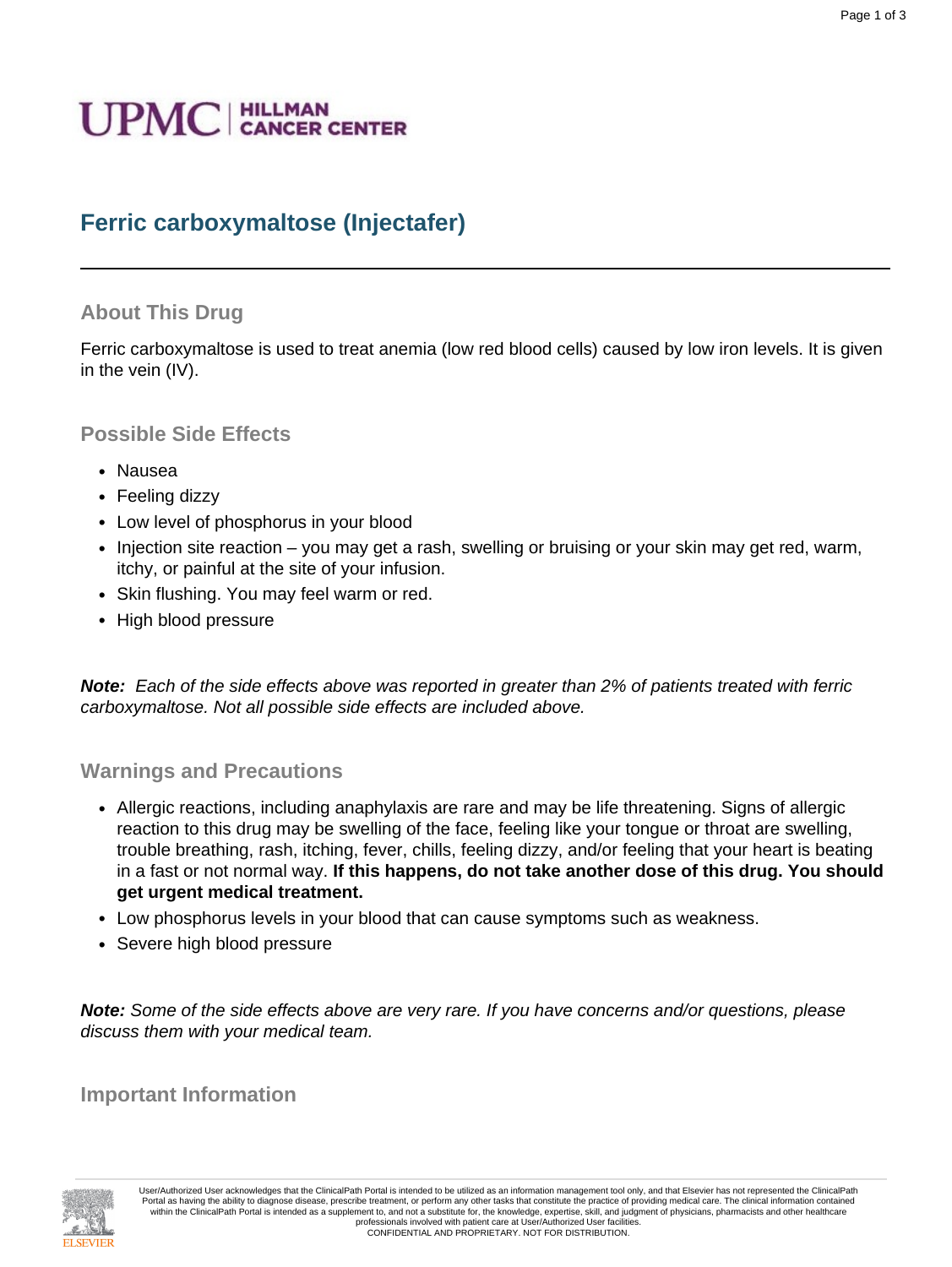• You may get pain or bruising at the site of your infusion. Rarely, you may also get a long-lasting brown staining of your skin at the IV site if the drug leaks out of the vein and into nearby tissue.

### **Treating Side Effects**

- To help with nausea and vomiting, eat small, frequent meals instead of three large meals a day. Choose foods and drinks that are at room temperature. Ask your nurse or doctor about other helpful tips and medicine that is available to help stop or lessen these symptoms.
- Drink plenty of fluids (a minimum of eight glasses per day is recommended).
- While you are getting this drug, please tell your nurse right away if you get a rash, swelling or bruising or your skin gets red, warm, itchy, or painful at the site of your infusion.
- If you are dizzy, get up slowly after sitting or lying.

#### **Food and Drug Interactions**

- There are no known interactions of ferric carboxymaltose with food.
- This drug may interact with other medicines. Tell your doctor and pharmacist about all the prescription and over-the-counter medicines and dietary supplements (vitamins, minerals, herbs, and others) that you are taking at this time. Also, check with your doctor or pharmacist before starting any new prescription or over-the-counter medicines, or dietary supplements to make sure that there are no interactions.

#### **When to Call the Doctor**

Call your doctor or nurse if you have any of these symptoms and/or any new or unusual symptoms:

- Headache that does not go away
- Blurry vision or other changes in eyesight
- Feeling dizzy or lightheaded
- Nausea that stops you from eating or drinking and/or is not relieved by prescribed medicines
- Signs of allergic reaction: swelling of the face, feeling like your tongue or throat are swelling, trouble breathing, rash, itching, fever, chills, feeling dizzy, and/or feeling that your heart is beating in a fast or not normal way. **If this happens, call 911 for emergency care.**
- If you think you may be pregnant

#### **Reproduction Warnings**

- **Pregnancy warning**: It is not known if this drug may harm an unborn child. For this reason, be sure to talk with your doctor if you are pregnant or planning to become pregnant while receiving this drug. Let your doctor know right away if you think you may be pregnant.
- **Breastfeeding warning**: It is not known if this drug passes into breast milk. For this reason, women should talk to their doctor about the risks and benefits of breastfeeding during treatment with this drug because this drug may enter the breast milk and cause harm to a breastfeeding baby.